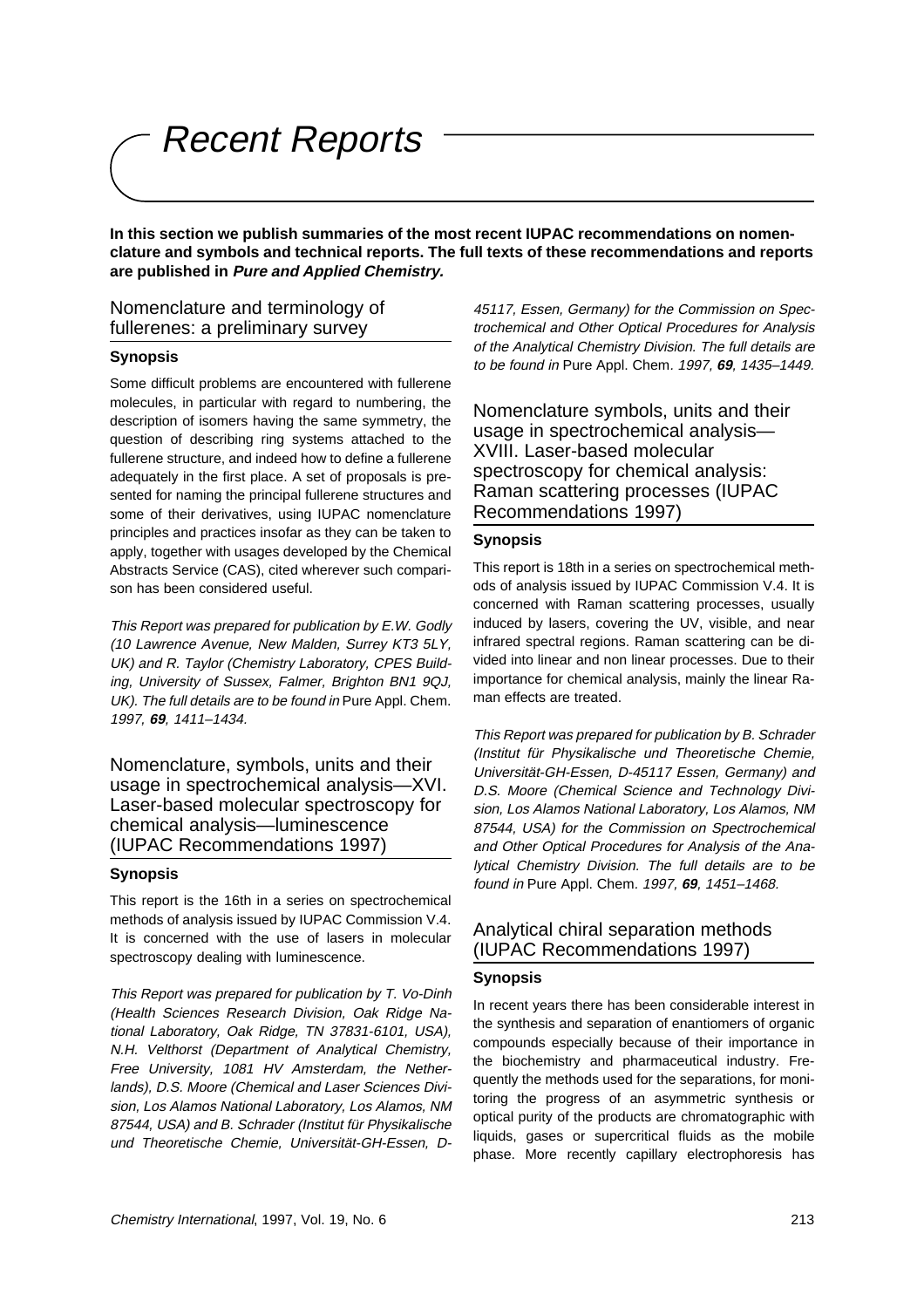been added as an analytical chiral separation method. These applications have led to a number of terms and expressions in addition to those commonly used or recently recommended for the chemistry and physical properties of chiral compounds. This Nomenclature provides the descriptions and definitions for additional terms particularly related to analytical separation methods, and to the formation and enantiomeric purity of chiral products.

This Report was prepared for publication by Vadim A. Davankov (Nesmeyanov-Institute of Organo-Element Compounds, Russian Academy of Sciences, Moscow 117813, Russia) for the Commission on Separation Methods in Analytical Chemistry of the Analytical Chemistry Division. The full details are to be found in Pure Appl. Chem. 1997, **69**, 1469–1474.

Classification and characterization of stationary phases for liquid chromatography: Part I. Descriptive terminology (IUPAC Recommendations 1997)

#### **Synopsis**

A wide range of stationary phases and column packing materials have been developed over the years for liquid chromatography and these need to be described accurately and unambiguously. The present paper, which is the first of a series planned for this area, recommends terms for the description of the stationary phase materials and their properties and expands the list of terms given in Nomenclature of Chromatography (Pure Appl. Chem. 1993, **65**, 819–872). It concentrates on the chemical properties and chromatographic role of the materials. Many of the terms to describe their physical properties as particles have been discussed in a recent paper on the characterization of porous solids (Pure Appl. Chem. 1994, **66**, 1739–1758).

This Report was prepared for publication by Roger M. Smith (Department of Chemistry, Loughborough University, Loughborough, Leics. LE11 3TU, UK) and Aurél Marton (Department of Analytical Chemistry, University of Veszprém, PO Box 158, H-8201, Veszprém, Hungary) for the Commission on Separation Methods in Analytical Chemistry of the Analytical Chemistry Division. The full details are to be found in Pure Appl. Chem. 1997, **69**, 1475–1480.

Classification and characterization of stationary phases for liquid chromatography: Part II. Characterization of ion exchange chromatographic stationary phases (IUPAC Recommendations 1997)

### **Synopsis**

In order to characterize ion exchange chromatographic stationary phases, the thermodynamic exchange constant and the free energy interaction parameters are recommended. These parameters are calculated from the experimentally available corrected selectivity coefficient vs. exchanger phase composition functions. The equations used for the calculations have been obtained by introducing the Friedman equation (developed for the calculation of the excess free energy change) into the thermodynamic derivation. The suggested parameters also make possible the estimation of the value of the selectivity coefficient at an arbitrary exchanger phase composition. The characteristic parameters of the ion exchange resins and the equations in a directly suitable form for the estimation of the selectivity coefficient are calculated and presented for several systems.

This Report was prepared for publication by Aurél Marton (Department of Analytical Chemistry, University of Veszprém, PO Box 158, H-8201, Veszprém, Hungary) for the Commission on Separation Methods in Analytical Chemistry of the Analytical Chemistry Division. The full details are to be found in Pure Appl. Chem. 1997, **69**, 1481–1487.

# Critical survey of stability constants of complexes of thiocyanate ion (Technical Report)

### **Synopsis**

Presented is a review of the stability constants for metal complexes with thiocyanate ion. The literature data presented are critically discussed and recommended values, where warranted, listed from the many studies cited.

This Report was prepared for publication by Abraha Bahta (Department of Chemistry & Biochemistry, University of California-Los Angeles, Los Angeles, CA 90024-1569, USA), Gordon A. Parker (Department of Natural Sciences, University of Michigan-Dearborn, Dearborn, MI 48128-1491, USA) and Dennis G. Tuck (Department of Chemistry & Biochemistry, University of Windsor, Windsor, Ontario, Canada) for the Commission on Equilibrium Data of the Analytical Chemistry Division. The full details are to be found in Pure Appl. Chem. 1997, **69**, 1489–1548.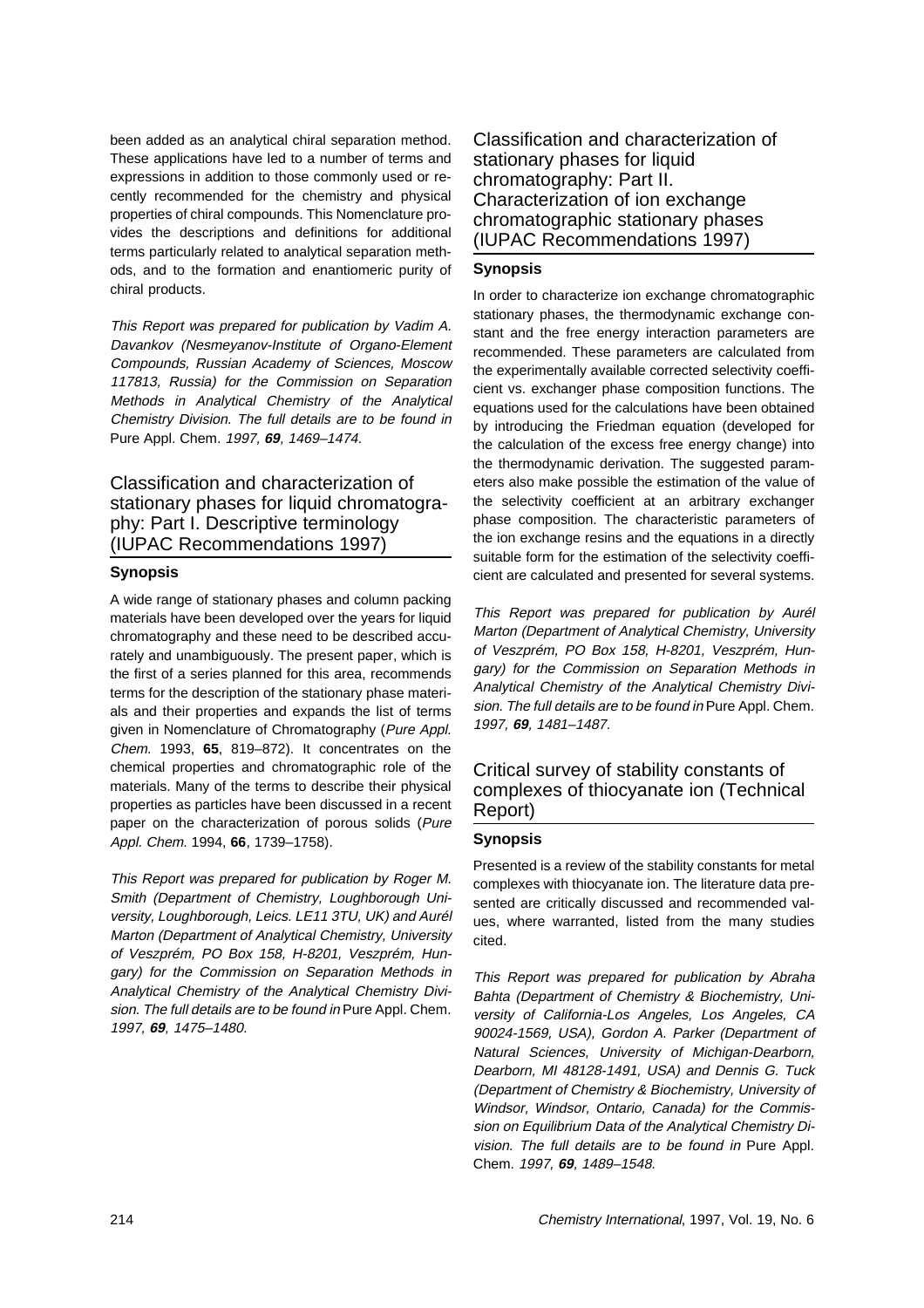## Critical survey of stability constants of metal-imidazole and metal-histamine systems (Technical Report)

#### **Synopsis**

Thermodynamic data for the proton and metal ion complexation equilibria of imidazole (1,3-diazole, glyoxaline) and histamine (4-imidoazolethylamine, 4-(2′ aminoethyl)imidazole) have been collected and critically evaluated. The literature search has been performed by using IUPAC's 'Stability Constants Database' and covers the literature until 1992. Important criteria for acceptance comprise specification of the essential reaction conditions, the correctness of calibration techniques and appropriate equilibrium analysis of experimental data. Recommended values with respect to proton–ligand and metal ion–ligand equilibria have been tabulated. Furthermore, the medium dependence of these reactions has been evaluated using an extended Debye–Hückel expression.

This Report was prepared for publication by Staffan Sjöberg (Department of Inorganic Chemistry, Umeå University, S-90187 Umeå, Sweden) for the Commission on Equilibrium Data of the Analytical Chemistry Division. The full details are to be found in Pure Appl. Chem. 1997, **69**, 1549–1570.

## The importance of natural organic material for environmental processes in waters and soils (Technical Report)

#### **Synopsis**

The role and function of natural organic material (NOM) for the terrestrial and aquatic environment is strongly related to nutrient availability for plants, relevant for crop production, as well as to be a source of energy for macro- and microorganisms, to influence physicochemical conditions of soil and sediments and to buffering and exchange capacity, relevant for the immobilization and mobilization of environmental pollutants. This article reviews the available information about the importance of natural organic material for environmental processes in water and soil. After explaining general terms regarding natural organic material and its chemical structure and presenting the actual state of analytical methods, interactions between environmental variables and the natural organic material as regards its formation and behaviour, as well as interactions between natural organic material and the fate of pollutants in the terrestrial and aquatic environment are discussed emphasizing some relevant processes such as sorption, mobility and bioavailability. Finally some aspects on modelling such processes are presented.

This Report was prepared for publication by W. Kördel (Fraunhofer-Institut für Umweltchemie und Ökotoxikologie, Auf dem Aberg 1, Grafschaft, D-57392 Schmallenberg, Germany), M. Dassenakis (Department of Chemistry, Section III, University of Athens, 15 Athens, Greece), J. Lintelmann (Institut für Ökologische Chemie, GSF Forschungszentrum für Umwelt und Gesundheit GmbH, Postfach 1129, 85758 Oberschleissheim, Germany) and S. Padberg (Fraunhofer-Institut für Umweltchemie und Ökotoxikologie, Auf dem Aberg 1, Grafschaft, D-57392 Schmallenberg, Germany) for the Commission on Soil and Water Chemistry of the Chemistry and the Environment Division. The full details are to be found in Pure Appl. Chem. 1997, **69**, 1571–1600.

Calculation and application of coverage intervals for biological reference values: a supplement to the approved IFCC recommendation (1987) on the theory of reference values (Technical Report)

### **Synopsis**

The costs of sampling and analysis of samples are sometimes too high to obtain 120 or more reference values as recommended by the International Federation of Clinical Chemistry (IFCC). Here coverage intervals should be used to give a statistically well defined measure of the uncertainty of the interval. Additionally, when many reference values are available, the coverage interval may provide useful information on the distribution. Hence, extending the IFCC recommendation, the calculation and presentation of the 0.95 coverage interval is recommended, together with information on its coverage uncertainty with a probability of at least 0.95. Nonparametric coverage intervals can be calculated regardless of the distribution of reference values, and parametric coverage intervals can be calculated if transformation of the distribution of reference values to a normal distribution is feasible. The Report gives guidance in calculating both types of intervals. However, in agreement with IFCC, the non-parametric intervals are recommended, thus avoiding the transformation step. A numerical example concerning coverage intervals for blood lead concentration is presented.

This Report was prepared for publication by O.M. Poulsen, E. Holst and J.M. Christensen (National Institute of Occupational Health, Denmark, Lersoe Parkallé 105, DK-2100 Copenhagen, Denmark) for the Commission on Toxicology of the Clinical Chemistry Division. The full details are to be found in Pure Appl. Chem. 1997, **69**, 1601–1611.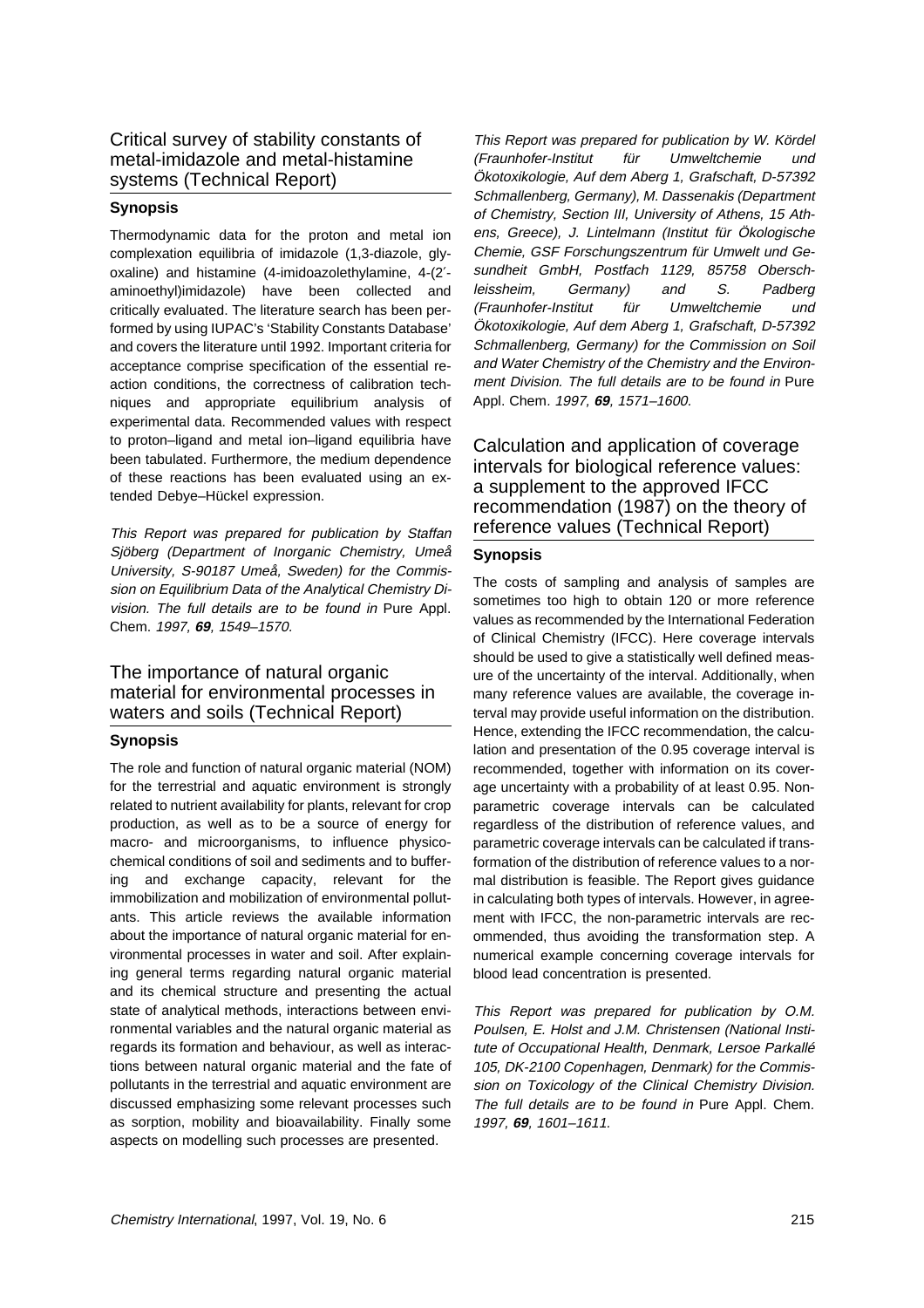# Biotransformations of non-natural compounds: state of the art and future development

### **Synopsis**

The transformation of non-natural compounds by enzymes—generally referred to as 'biocatalysis'—has evolved as a trend-section of organic synthesis during the mid-1980s. As a consequence, a remarkable number of reliable biochemical techniques have been developed during the last decade, which constitute powerful tools for modern organic synthesis. In this report, the state of the art of biotransformations as well as future developments are critically reviewed with respect to strengths and weaknesses of the existing methods.

This Report was prepared for publication by Kurt Faber (Institute of Organic Chemistry, Graz University of Technology, Stremayrgasse 16, A-8010 Graz, Austria) for the Commission on Biotechnology. The full details are to be found in Pure Appl. Chem. 1997, **69**, 1613–1632.

## Notations and conventions in molecular spectroscopy: Part 1. General spectroscopic notation (IUPAC Recommendations 1997)

#### **Synopsis**

The field of molecular spectroscopy was surveyed in order to determine a set of conventions and symbols which are in common use in the spectroscopic literature. This document, which is Part 1 in a series, establishes the notations and conventions used for general spectroscopic notations and deals with quantum mechanics, quantum numbers (vibrational states, angular momentum and energy levels), spectroscopic transitions and miscellaneous notations (e.g. spectroscopic terms).

This Report was prepared for publication by C.J.H. Schutte (University of South Africa, PO Box 392, Pretoria 0001, South Africa), J.E. Bertie (Department of Chemistry, University of Alberta, Edmonton, Canada T6G 2G2), P.R. Bunker (Steacie Institute for Molecular Sciences, National Research Council of Canada, Ottawa K1A 0R6, Canada), J.T. Hougen (Molecular Physics Division, National Institute for Standards and Technology, Gaithersburg, Maryland 20899, USA), I.M. Mills (Department of Chemistry, University of Reading, Whiteknights, Reading RG6 2AD, UK), J.K.G. Watson (Steacie Institute for Molecular Sciences, National Research Council of Canada, Ottawa K1A 0R6, Canada) and B.P. Winnewisser (Justus Liebig Universität, Physikalisch-Chemisches Institut, Heinrich-Buff-Ring

58, D-6300 Giessen, Germany) for the Commission on Molecular Structure and Spectroscopy of the Physical Chemistry Division. The full details are to be found in Pure Appl. Chem. 1997, **69**, 1633–1639.

### Notations and conventions in molecular spectroscopy: Part 2. Symmetry notation (IUPAC Recommendations 1997)

### **Synopsis**

The field of molecular spectroscopy was surveyed in order to determine a set of conventions and symbols which are in common use in the spectroscopic literature. This document, which is Part 2 in a series, establishes the notations and conventions used for the description of symmetry in rigid molecules, using the Schoenflies notation. It deals firstly with the symmetry operators of the molecular point groups (also drawing attention to the difference between symmetry operators and elements). The conventions and notations of the molecular point groups are then established, followed by those of the representations of these groups as used in molecular spectroscopy.

This Report was prepared for publication by C.J.H. Schutte (University of South Africa, PO Box 392, Pretoria 0001, South Africa), J.E. Bertie (Department of Chemistry, University of Alberta, Edmonton, Canada T6G 2G2), P.R. Bunker (Steacie Institute for Molecular Sciences, National Research Council of Canada, Ottawa K1A 0R6, Canada), J.T. Hougen (Molecular Physics Division, National Institute for Standards and Technology, Gaithersburg, Maryland 20899, USA), I.M. Mills (Department of Chemistry, University of Reading, Whiteknights, Reading RG6 2AD, UK), J.K.G. Watson (Steacie Institute for Molecular Sciences, National Research Council of Canada, Ottawa K1A 0R6, Canada) and B.P. Winnewisser (Justus Liebig Universität, Physikalisch-Chemisches Institut, Heinrich-Buff-Ring 58, D-6300 Giessen, Germany) for the Commission on Molecular Structure and Spectroscopy of the Physical Chemistry Division. The full details are to be found in Pure Appl. Chem. 1997, **69**, 1641–1649.

# Notations and conventions in molecular spectroscopy: Part 3. Permutation and permutation–inversion symmetry notation (IUPAC Recommendations 1997)

### **Synopsis**

The field of molecular spectroscopy was surveyed in order to determine a set of conventions and symbols which are in common use in the spectroscopic literature. This document, which is Part 3 in a series, deals with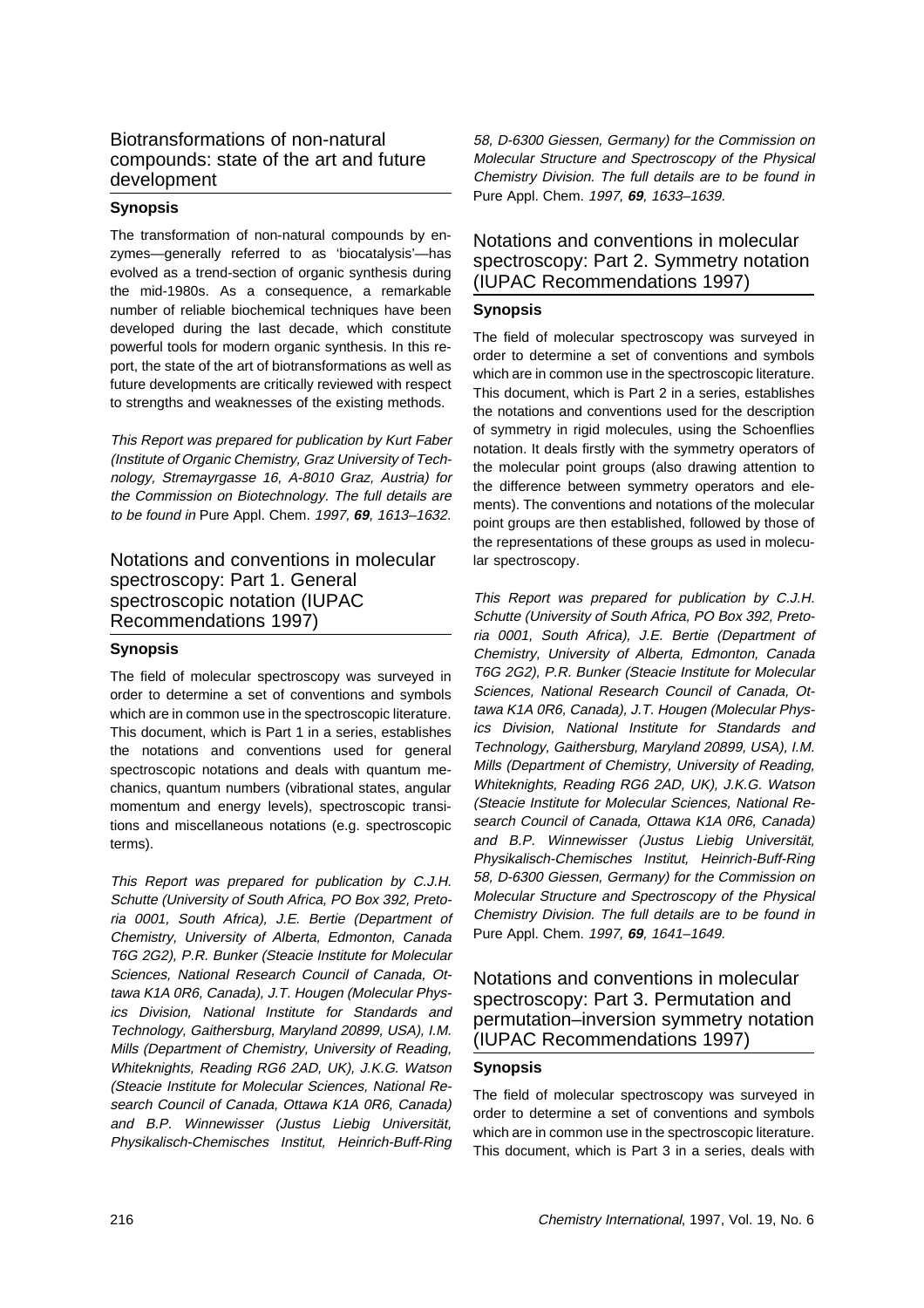symmetry notation referring to groups that involve nuclear permutations and the inversion operation.

This Report was prepared for publication by P.R. Bunker (Steacie Institute for Molecular Sciences, National Research Council of Canada, Ottawa K1A 0R6, Canada), C.J.H. Schutte (University of South Africa, PO Box 392, Pretoria 0001, South Africa), J.T. Hougen (Molecular Physics Division, National Institute for Standards and Technology, Gaithersburg, Maryland 20899, USA), I.M. Mills (Department of Chemistry, University of Reading, Whiteknights, Reading RG6 2AD, UK), J.K.G. Watson (Steacie Institute for Molecular Sciences, National Research Council of Canada, Ottawa K1A 0R6, Canada) and B.P. Winnewisser (Justus Liebig Universität, Physikalisch-Chemisches Institut, Heinrich-Buff-Ring 58, D-6300 Giessen, Germany) for the Commission on Molecular Structure and Spectroscopy of the Physical Chemistry Division. The full details are to be found in Pure Appl. Chem. 1997, **69**, 1651–1657.

## Nomenclature of inorganic chains and ring compounds (IUPAC Recommendations 1997)

#### **Synopsis**

A systematic, additive approach to name inorganic chain and cyclic compounds is introduced. The method does not require any prior knowledge about the nature of bonds between the atoms. Though the method can be applied to all compounds, its use is mainly intended for inorganic compounds which are mainly composed of atoms other than carbon. In the case of neutral chain frameworks the compound is called 'catena' preceded by a multiplicative prefix 'di-', 'tri-', etc., to indicate the number of branches in the molecule. Likewise cyclic compounds are called 'cycle' preceded by the appropriate multiplicative prefix. A mixed chain and ring compound is named as 'catenacycle'. In the case of charged species the names are modified by the suffixes '-ium' and '-ate'. The connectivity in the framework is indicated by a nodal descriptor which is placed in square brackets immediately before the terms 'catena', 'cycle' or 'catenacycle'. In simple chain and ring compounds it is permissible to replace the nodal descriptor with a numeric indicator  $[n]$  when n is the number of atoms in the principal chain or ring. The atoms are numbered according to the general nodal nomenclature regardless of their chemical identity. Only in the case of ambiguity is the chemical nature of the atoms taken into consideration. The atoms forming the nodal skeleton are listed in alphabetical order complete with their locants and are named by modifying the element radical names in Table VII of 'Nomenclature of Inorganic Chemistry' by substituting '-y' for the terminal '-io'. Atoms and groups of atoms which are not a part of the nodal framework are named as ligands and are cited in alphabetical order together with their locants before the cited sequence of the atoms constituting the nodal framework.

This Report was prepared for publication by E.O. Fluck (Gremlin-Institut für Anorganische Chemie und Grenzgebiete der Max-Planck-Gesellschaft, Carl Bosch Haus, Varrentrappstrasse 40–42, D-60486, Frankfurt, Germany) and R.S. Laitinen (Department of Chemistry, University of Oulu, Linnanmaa, FIN-90570 Oulu, Finland) for the Commission on Nomenclature of Inorganic Chemistry of the Inorganic Chemistry Division. The full details are to be found in Pure Appl. Chem. 1997, **69**, 1659–1692.

## Characterization of finite length composites: Part I. Introductory paper (Technical Report)

### **Synopsis**

A project representing a sizeable effort of IUPAC Working Party 4.2.1 on two thermoplastic matrices reinforced with three different fibre types and involving two different injection techniques is introduced in terms of its objectives, adopted strategy, materials, main variables, outcome reporting and participating laboratories. The paper outlines details (constituents, composites, injection moulding, mould cavity) common to all undertaken studies. At the same time it summarizes the major outcome in terms of moulding anisotropy and heterogeneity as both controlled by the constituting materials—matrix and fibre and processing conditions used for moulding preparation. More detailed information which is contained in publications dedicated to individual areas under investigation, namely to: (1) mechanical performance of injected moulded composites, (2) studies on thin sections extracted from mouldings (wafers), (3) determination of structural aspects of composites, (4) modelling of stiffness and (5) rheological studies, is referred to in appropriate places.

This Report was prepared for publication by A. Cervenka (Shell Research BV, Koninklijke/Shell Laboratorium Amsterdam, the Netherlands) and P.S. Allan (Brunel University, The Wolfson Centre for Materials Processing, Uxbridge, Middlesex, UK) for the Working Party on Structure and Properties of Commercial Polymers of the Macromolecular Division. The full details are to be found in Pure Appl. Chem. 1997, **69**, 1693–1705.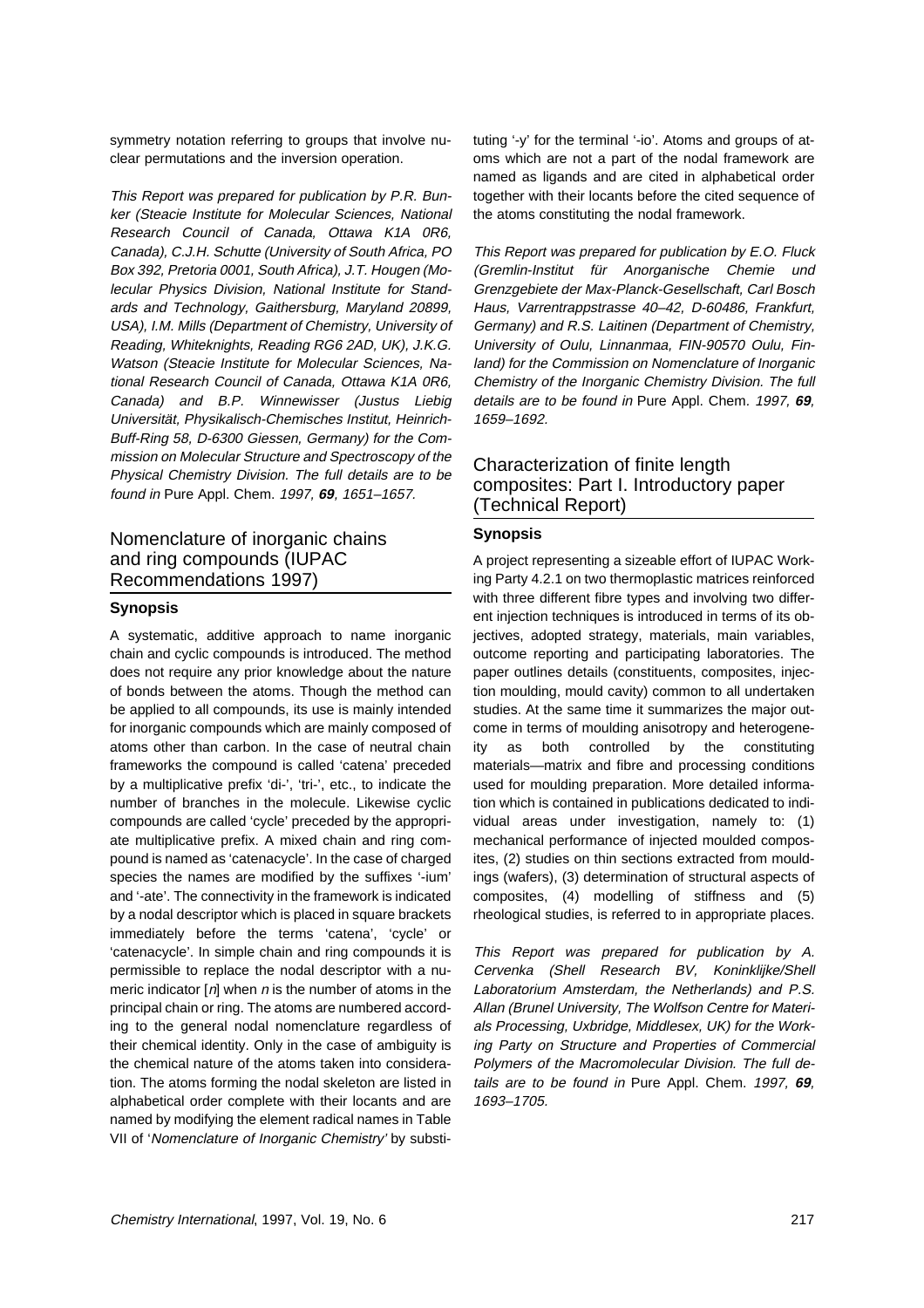Characterization of finite length fibre composites. Part II. Mechanical performance of injection moulded composites (Technical Report)

### **Synopsis**

An overview is given of the mechanical performance (stiffness, strength, toughness, creep...) of finite fibre length reinforced thermoplastics based on polypropylene and polyamide as the matrices and glass, carbon and Kevlar as the reinforcement. Different degrees of fibre orientation distribution and fibre attrition as produced by classical injection moulding and multiple-live feed moulding were evaluated. It was found that the simple test geometry used (injection moulded plaques) resembled more a complicated structure than a material. The properties measured therefore were more the complex response of a strongly anisotropic structure than simple material properties. Increased alignment of the fibres in a given direction affected all the mechanical properties, but the effect was largest for the tensile stiffness. A higher degree of fibre orientation was not accompanied by an increase in properties related to failure (ultimate stress). The modelling of ultimates stress showed that this could be explained by the more severe fibre attrition which resulted from the forces applied to orient the fibres.

This Report was prepared for publication by L. Glas (Shell Research SA, Chemical Research Centre Shell, Louvain-la-Neuve, Belgium), P.S. Allan (Brunel University, The Wolfson Centre for Materials Processing, Uxbridge, Middlesex, UK), T Vu-Khanh (Université de Sherbrooke, Faculté des Sciences Appliquées, Département de Génie Mécanique Sherbrooke (Quebec), Canada) and A. Cervenka (Shell Research BV, Koninklijke/Shell Laboratorium Amsterdam, the Netherlands) for the Working Party on Structure and Properties of Commercial Polymers of the Macromolecular Division. The full details are to be found in Pure Appl. Chem. 1997, **69**, 1707-1723.

# Characterization of finite length composites: Part III. Studies on thin sections extracted from mouldings (wafers) (Technical Report)

#### **Synopsis**

Through-thickness aspects of composites are studied by means of structural investigations and mechanical testing of thin 'wafers' machined from moulded specimens. Two injection moulding regimes, namely the Dynamic and Static mode, have been used to induce different fibre orientations in polypropylene (PP) rein-

forced with glass (g) and polyamide (PA) reinforced with carbon (c). Novel experimental techniques such as the 'rebound technique', uniaxial compressive yield and flexural testing of circular discs have been used for evaluation of longitudinal and transverse properties. A strong anisotropy of properties in composite mouldings is governed by the spatial fibre orientation. This depends on both the matrix and the processing conditions used with the system PP/g being more regularly structured (skin/core morphology) than PA/c. A satisfactory agreement in the area (a) structure/performance and (b) experiment/theory has been achieved.

This Report was prepared for publication by A. Cervenka (Shell Research BV, Koninklijke/Shell Laboratorium Amsterdam, the Netherlands) and P.S. Allan (Brunel University, The Wolfson Centre for Materials Processing, Uxbridge, Middlesex, UK) for the Working Party on Structure and Properties of Commercial Polymers of the Macromolecular Division. The full details are to be found in Pure Appl. Chem. 1997, **69**, 1725–1740.

## Characterization of finite length composites: Part V. Modelling of stiffness (Technical Report)

#### **Synopsis**

This characterization of a range of glass and carbon fibre reinforced polypropylene and polyamide injection mouldings forms part of a wider IUPAC Working Party 4.2.1 study of these materials. In this part of the work we summarize observations of stiffness and microstructural characterization with the aim of linking these features via a micromechanical model. The model makes a number of simplifying assumptions in order to be tractable and is based on calculating the stiffness of a number of 'imaginary' layers through the thickness of the moulding, with each layer having a singular fibre orientation. The stiffness of the moulding is then determined by an appropriate summation of the stiffness of these layers. The agreement between observed and 'modelled' stiffness is reasonable within the context of the assumptions necessary for tractability.

This Report was prepared for publication by P.S. Allan (Brunel University, The Wolfson Centre for Materials Processing, Uxbridge, Middlesex, UK), A. Cervenka (Shell Research BV, Koninklijke/Shell Laboratorium Amsterdam, the Netherlands) and D.R. Moore (ICI plc, Wilton, Middlesbrough, Cleveland, UK) for the Working Party on Structure and Properties of Commercial Polymers of the Macromolecular Division. The full details are to be found in Pure Appl. Chem. 1997, **69**, 1741–1751.